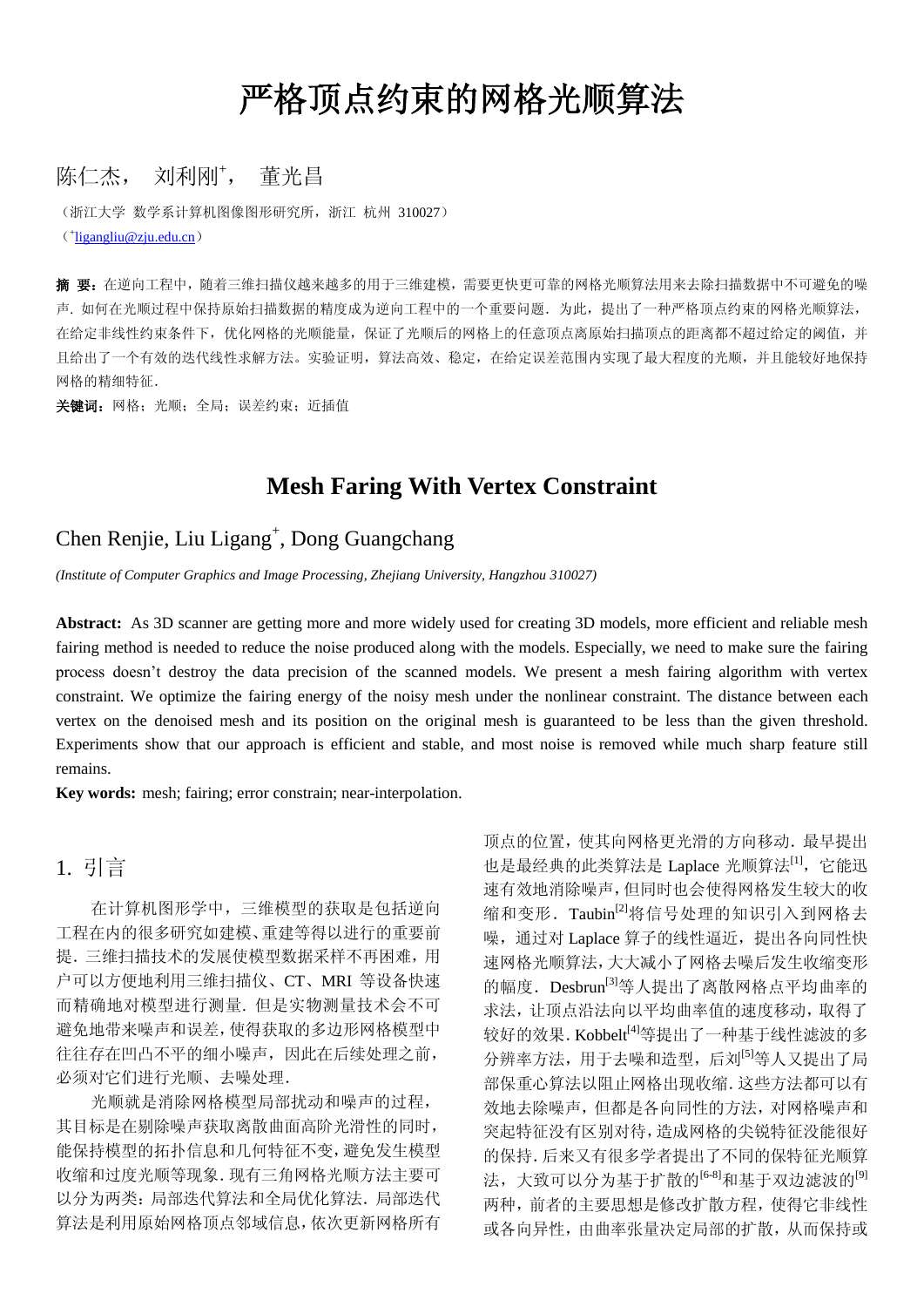者提高尖锐特征,后者则是通过顶点多阶邻域将噪声和 尖锐特征区别对待,较好地保留了网格的尖锐特征.另 外, Peng<sup>[10]</sup>等人将局部自适应的 Wiener 滤波器成功地 运用到网格去噪上,提供了一种快速的保特征算法,但 它对网格的连接关系有一定要求,不具普遍性.与局部 迭代算法不同,全局优化算法则是先提出一个关于整个 网格的光顺能量,然后对此能量进行全局优化,一次求 解出所有顶点光顺后的位置. 比如 Liu 等[11]将网格的 Laplace 能量和光顺误差之和作为目标能量进行全局最 优化.

随着三维测量技术的不断发展,模型的测量精度也 越来越高,但在很多实际应用如工业制造、医学中,对 数据精确度要求非常高,然而现有的网格光顺算法大都 存在顶点偏移过多问题,即在光顺同时对顶点误差不可 控制,不能保证在所有顶点偏移原来顶点距离小于一定 阈值.为此,本文提出了一种新的全局光顺算法,此算 法可以保证网格模型在光顺的同时仍能在测量精度范 围内.

#### 2. 严格顶点约束的网格光顺

由于实物扫描得到的网格噪声一般总是在三维扫 描仪的精度范围内,即绝大部分扫描顶点和对应的真实 模型顶点之间距离总是在此精度范围内,所以在给定某 些顶点的精度范围下,如何对网格进行最大程度的光顺 在实际应用中有着重要意义.

严格顶点约束的网格光顺就是在给定所有(或部 分)顶点的误差范围内,对网格进行最大程度的光顺.设 网格 *V* 的光顺能量为 *F(V)*,给定所有顶点最大误差为 *ε* ,则严格顶点约束的网格光顺就是求解以下问题:

$$
minF(V), s.t.  $\|v_i - v_{i0}\| < \varepsilon, \ i = 1, 2, ..., n$  (1)
$$

其中 $v_{i0}$ 和 $v_{i}$ 分别为网格 *V* 的第*i* 个顶点在光顺前后的 坐标.

问题(1)是一个带非线性约束的最优化问题,直接 求解很困难。现有光顺算法,无论是局部迭代算法,还 是全局优化算法,均无法用于求解此问题.例如在局部 迭代算法中,随着迭代次数增加,网格光顺能量越来越 小,然而部分顶点离原始测量值越来越远,以致超过指 定的误差范围. 而在 Liu 等<sup>[11]</sup>提出的全局优化算法中, 非线性约束被转化为二次能量,并与光顺能量合并优 化.但是组合能量的优化完全不能保证满足前述非线性 约束.即使用户通过调节系数以降低光顺程度为代价减 小网格的整体误差,但由于采用的误差度量为所有顶点 的误差和,故仍可能导致部分顶点的误差超过给定范 围.

Klaus 等<sup>[12]</sup>最近也提出了类似问题. 然而为了便于 求解,他们将球约束∥*v<sub>i</sub>−v<sub>i0</sub>∥<ε* 简化为盒子约束:

$$
|x_i - x_{i0}| < \varepsilon
$$
,  $|y_i - y_{i0}| < \varepsilon$ ,  $|z_i - z_{i0}| < \varepsilon$ ,  $i = 1, 2, ..., n$ 

但是为了保证和球约束同样的误差约束,盒子约束的可 行解集要小得多,因此最后得到的不是满足原始约束下 最光顺的网格.

#### 3. 迭代线性求解算法

严格顶点约束的网格光顺是一个带非线性约束的 最优化问题(1). 这些非线性约束保证了光顺之后, 任 一顶点与其初始坐标偏离均不超过给定阈值.为了求解 问题(1), 我们采用了  $Scott^{[13]}$ 于 03 年提出的近插值算 法. 给定空间中点集 $V_0 = \{ v_{i0} \mid i = 1, 2, ..., n \}$  和相应误差范

围{ $e_i$ |i=1,2,...,n}, 设E(V)是关于点集 *V* 的能量函数,

则当 *V* 满足 min  $E(V)$ , s.t.  $|V_i - V_{i0}| \le \varepsilon_i$ ,  $i = 1, 2, ..., n$  时,

称 *V* 是对 *V0*的最佳近插值.可以看出,问题(1)事实上 等价于一个近插值问题.文献[13]还证明了存在一组系 数 , 1,2,..., *<sup>i</sup> u i n* 使得问题(1)等价于:

$$
\min_{V} \{ E(V) + \sum_{i} u_{i} |v_{i} - v_{i0}|^{2} \}
$$
 (2)

并且系数  $u_i$ , *i* = 1,2, ..., n 可以通过以下迭代算法确定:

**Step 1.** 初始化: 取  $u_i = 1$ ,  $i = 1, 2, ..., n$ 

 $\textbf{Step 2.}$  固定系数 $\textit{u}_{i}$ , 求解问题(2), 得到 $\textit{v}_{i}$ 

**Step 3.** 
$$
\overline{\text{H}} \times \overline{\text{H}} \times \overline{\text{H}} \times \overline{\text{H}} \times \frac{|v_i - v_{i0}|}{\varepsilon_i} u_i, \quad i = 1, 2, ..., n
$$

 $\textbf{Step 4.} \ \ \text{in} \ \mathbb{R} \left\| \nu_i - \nu_{i0} \right\| < \varepsilon_i, \ \ \forall \ i \ , \ \ \text{in} \ \ \text{in} \ \ \text{in} \ \mathbb{R}$ 

#### 否则返回 **Step 2**

问题(2)的求解比问题(1)简单的多,并且有许多现 成数值优化算法可用于求解此类问题. 特别的, 当  $E(v)$ 为二次多项式时,我们可以对(2)求导,从而将其转化 为一个线性方程组求解.因此这里我们采用以下 Laplace 能量作为目标函数进行优化:

$$
E(V) = L(V) = \sum_{i} L(v_i)
$$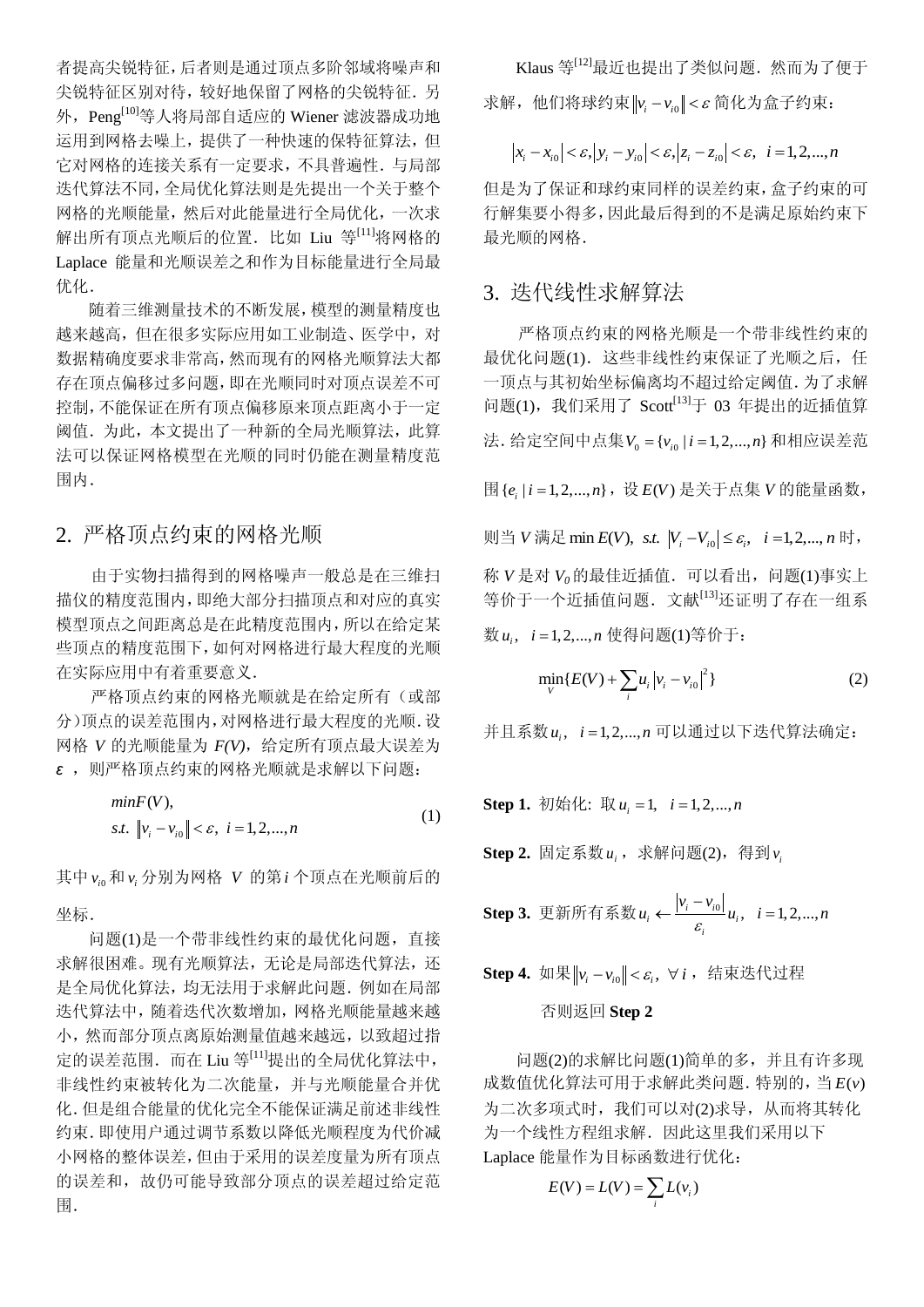其中  $L(\nu_i)$  为顶点 $\nu_i$  的 Laplace 能量:

$$
L(v_i) = \left| v_i - \sum_{j \in i^*} w_{ij} v_j \right|^2, \quad \sum_{j \in i^*} w_{ij} = 1
$$

式中 \* *i* 为与 *i v* 相邻的顶点索引集合, *wij* 为边 ( , ) *i j* 关于

顶点 ν<sub>i</sub> 的权重, 可以取边长权重或 *cot* 权重<sup>[3]</sup>.

在 **Step 2** 中,由于采用 Laplace 能量作为光顺能量, 故

$$
E(V) + \sum_{i} u_{i} |v_{i} - v_{i0}|^{2} = L(V) + \sum_{i} u_{i} |v_{i} - v_{i0}|^{2}
$$
  
= 
$$
\sum_{i} \left| v_{i} - \sum_{j \in i^{*}} w_{ij} v_{j} \right|^{2} + \sum_{i} u_{i} |v_{i} - v_{i0}|^{2}
$$
 (3)

固定系数 *i u* 时,对方程(3)分别关于 *i v* 求导可得:

$$
\sum_{k \in i'} \left( v_k - \sum_{j \in k^*} w_{kj} v_j \right) + \left( v_i - \sum_{j \in i'} w_{ij} v_j \right) + u_i \left( v_i - v_{i0} \right) = 0,
$$
  
 $i = 1, 2, ..., n$ 

这是一个关于顶点 v<sub>i</sub>, i = 1, 2,.... η 的线性方程组,并且 *x*, *y, z* 三个方向互不相关,可以用现成的数值计算库求 解.可以看出,第一次迭代过程中 **Step 2** 事实上和全 局网格优化方法完全一样,因此本文算法也可以看作是 对全局网格优化[11]结果的进一步误差优化.

#### 4. 实验结果与比较

我们将本文算法在许多真实扫描模型上进行了测 试,并与全局网格优化算法[11]进行了比较,如图 1, 2 所示,其中(a)是原始噪声网格,(b)是用全局优化算法[11] 得到的光顺结果,(c)是用本文算法得到的光顺结果, 图 2 还对手的一小部分进行了放大,可以看出本文算法 能有效去除噪声,保持模型原始形状,并且顶点误差约 束保证了网格精细特征不被破坏.我们还对人工生成的 网格进行了测试,如图 3 所示,可以看出本文算法能更 好地恢复被噪声破坏的网格.在这些例子中,我们均约 束网格上所有顶点光顺误差不超过网格平均边长的 10%.表 1 给出了相应的运行时间和光顺误差,可以看, 出本文算法在光顺的同时确实有效保证了预先给定的 误差范围.另外由于近插值算法是一个迭代过程,并且 一般迭代次数在 20 次以内,故本算法比全局优化算法 要慢.由于最大光顺误差随着迭代次数增加而减小,最 终收剑到给定误差值,所以可以稍微增大目标误差值从 而减少迭代次数实现加速.

### 5. 结论

 本文实现了严格顶点约束的网格光顺算法,在光顺 网格的同时保持了物体的整体形状,是一种保持特征的 全局光顺算法.大量实验证明了本文算法有效保持了网 格的精细特征.本文中讨论的是三角形网格,但是可以 直接推广到多边形网格,算法形式基本不变.以后的工 作主要是算法进一步加速,例如通过减少迭代次数来加 快近插值算法的收敛.另外本文是基于 Laplace 能量的 最小化来实现光顺,今后还可以寻找其它更合适的全局 光顺能量用于优化.

| 模型         | 顶点数    | 全局网格优化 |         | 严格顶点约束全局光顺 |         |
|------------|--------|--------|---------|------------|---------|
|            |        | 最大顶点误差 | 光顺时间(秒) | 最大顶点误差     | 光顺时间(秒) |
| Venus head | 134359 | 0.013  | 10.69   | 0.002      | 97.35   |
| Tero tri   | 27960  | 0.025  | 1.58    | 0.006      | 17.52   |
| Hand       | 9638   | 0.017  | 0.42    | 0.004      | 4.31    |

表 **1.** 光顺误差和运行时间比较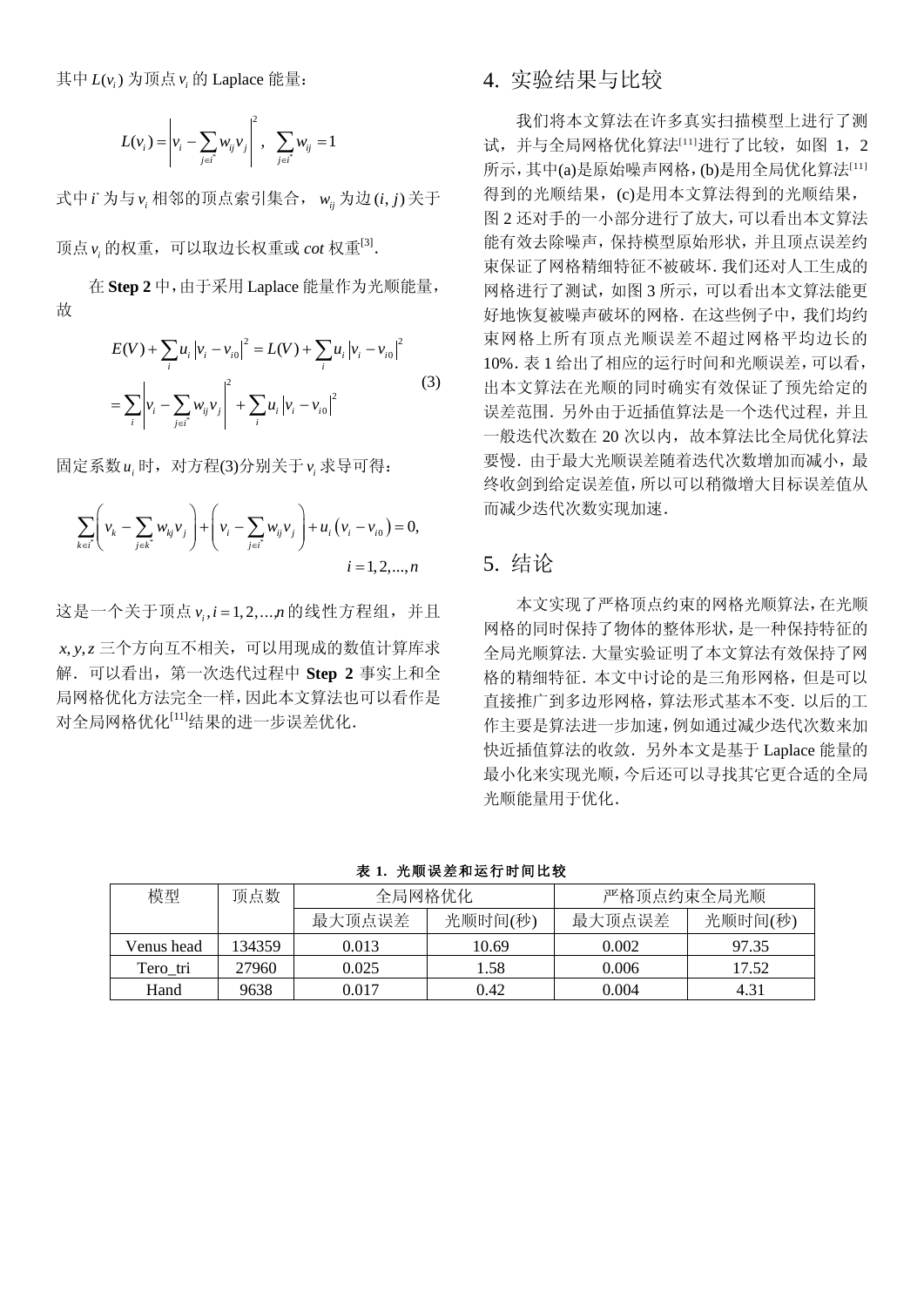

**(a)** 人工生成的网格 **(b)** 加入噪音的网格 **(d)** 全局优化**[11]**

**(a)** 人工生成网

**(c)** 本文算法

格 图 **3.** 人工合成模型的光顺结果与比较